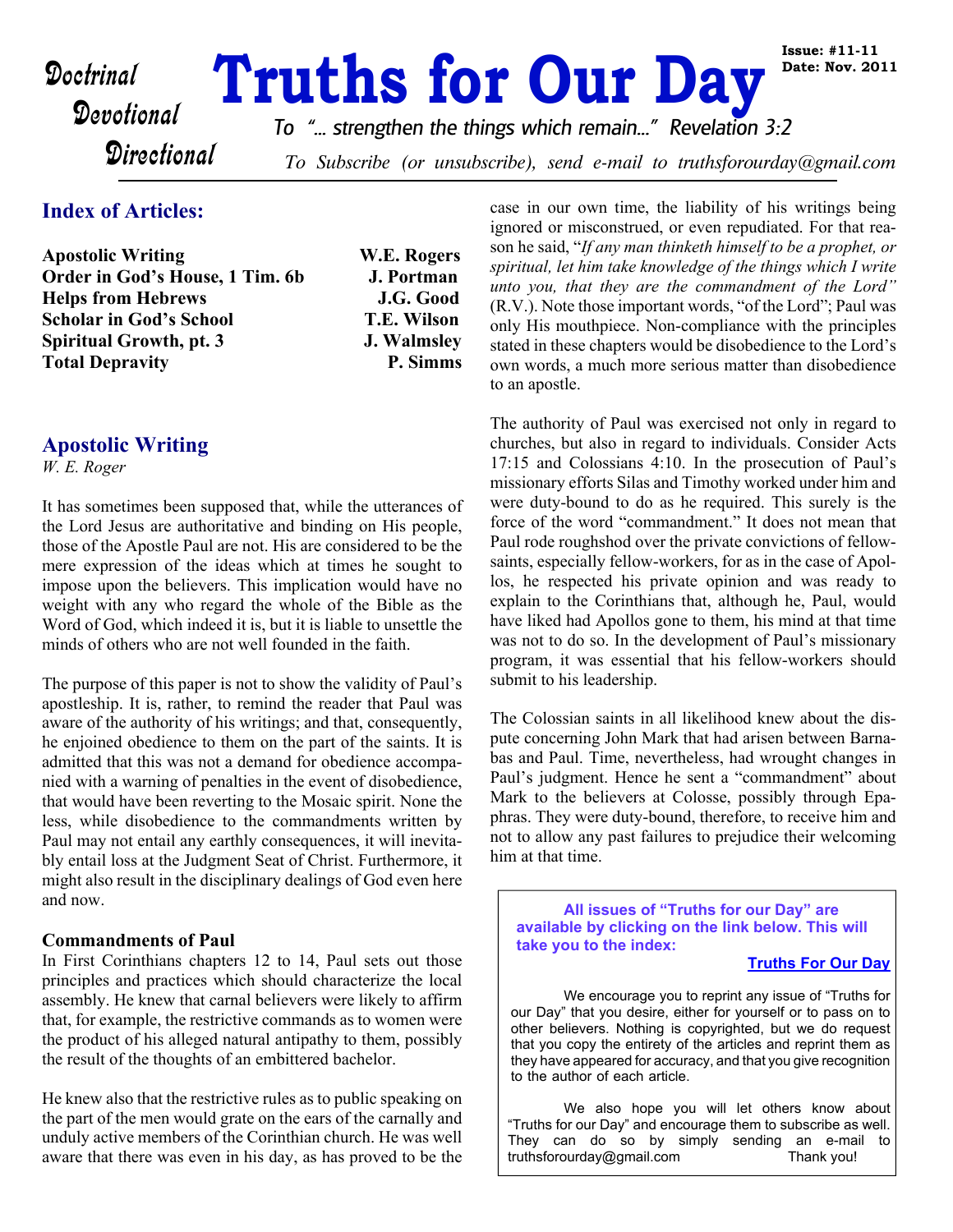Timothy, in like manner, was to regard Paul's first letter to him as "this commandment" (6:14) which he was to keep without spot, without reproach, until the appearing of our Lord Jesus Christ.

#### **Application to us Today**

Now, what applies to these persons who have long since gone to their rest, applies to us in our own day and generation. Paul's writings are binding on all God's people everywhere now as much as then. Prompted by a spirit of love and devotion to our Lord, we should gladly obey what Paul wrote seeing that he was not the author but only the transmitter of the Lord's commandment.

Paul also uses another and almost synonymous word, which in the King James Version is translated "command." In the cases cited before, the word was "*entole*." In this case the word is "*parangellia*." We might almost translate it for the purpose of differentiation as "injunction." In its verbal form it is used of God, the Lord Jesus, the Apostle Peter, the Sanhedrin, the Philippian magistrates, etc. Paul uses it when speaking to the spirit of divination that possessed the damsel. He said, *"I charge thee in the name of Jesus Christ to come out of her"* (Acts 16:18). Please note, *"It came out that very hour."* Even that wicked demon could not resist the Apostle's authoritative command.

So, too, Paul speaks with authority to those that are married, showing by this very phrase itself that he was speaking with divine authority (1 Cor. 7:10). He affirms the permanence of the marriage tie; for the Lord had before affirmed, *"What God hath joined together let no man put asunder."* He employed the same word in connection with the Lord's supper. His introductory words in this matter are, *"But in giving you this charge"* (1 Cor. 11:17 R.V.). The word "charge" is the same as the one translated in First Corinthians 7:10 as "command." Paul's apostolic authority covered an extensive field. In addition to the above, it had to do with the behavior of believers who were required by him to be quiet, to do their own business, to work with their own hands, and to walk honorably in the sight of the ungodly who observed them so that they might develop for themselves a healthy independence of all men, although not independent of God (1 Thess. 4:11-12). He had such confidence in the Thessalonians that he was sure they were both doing and would continue to do the things he commanded (2 Thess. 3:4).

Obedience to the word of the Lord sometimes brings us into circumstances that are not pleasing to the flesh and which, naturally, we would avoid. Notwithstanding, faithfulness has a first claim upon us, and we should not evade it in order to secure temporary ease. If a brother is walking disorderly and not according to the tradition handed down by Paul, he commanded the saints in the name of the Lord Jesus Christ, that they should withdraw from such a one. There could be no doubt as to what was orderly behavior, for they had seen it exemplified in the conduct of Paul who wrought with labor and travail night and day to be independent of the Thessalonian converts, and to not hinder the work of God in their souls. Indeed, when he was with them he had commanded that if any man would not work neither should he eat. That rule was still to be observed, painful as it might be. Therefore, Paul commanded them that were such that with quietness they work and eat their own bread, not sponging on the kindness of others. If they failed to do this, the rest of the saints were commanded to withdraw from them so that they might be ashamed.

That the force of this word "command," or "charge," or "injunction" has not been overpressed is clear in that verse 14 of this chapter states: *"If any man obeyeth not our word by this epistle, note that man."* Note the word "obeyeth." We are not entitled to exercise our own private wish, and to comply or refuse if we so desire.

The reader of this paper should refer to 1 Thess. 4:2 and note its context, for Paul's authoritative command extends also to matters of personal and marital purity. He should also consider 1 Tim. 1:3-5; 4:11; 5:7; 5:18; 6:13-17. He should ponder these references, considering each one quietly and thoughtfully before finishing reading this paper. They will give him an idea of the range of Paul's apostolic authority.

A perusal of 2 Cor. 7:15; 10:6; and Phil. 2:12 will also prove profitable. In these passages the verb "obey" and the noun "obedience" occur. The noun is also found in Phile. 21. Paul required the saints corporately and individually to obey him, not because of personal self-importance or because he would impose his will on others, but because he was deeply aware of the unique position he held under the Lord. He never forgot the vision on the Damascus road to which he himself had not been disobedient.

Pursuant to that vision, and in the execution of the charge then given to him, he required that fellow-workers and fellow-saints obey the communications which he handed to them from the Lord.

There is no doubt whatsoever that, were this more understood and heeded there would be less diversity of judgment in respect of many matters. It seems now-a-days that saints are far more prone to test things by the rule of expediency than by what is written. Some, indeed, affirm that the writings of Paul were designed merely to meet the temporary and local circumstances of his day, failing to recognize that Paul's writings have force at all times, and throughout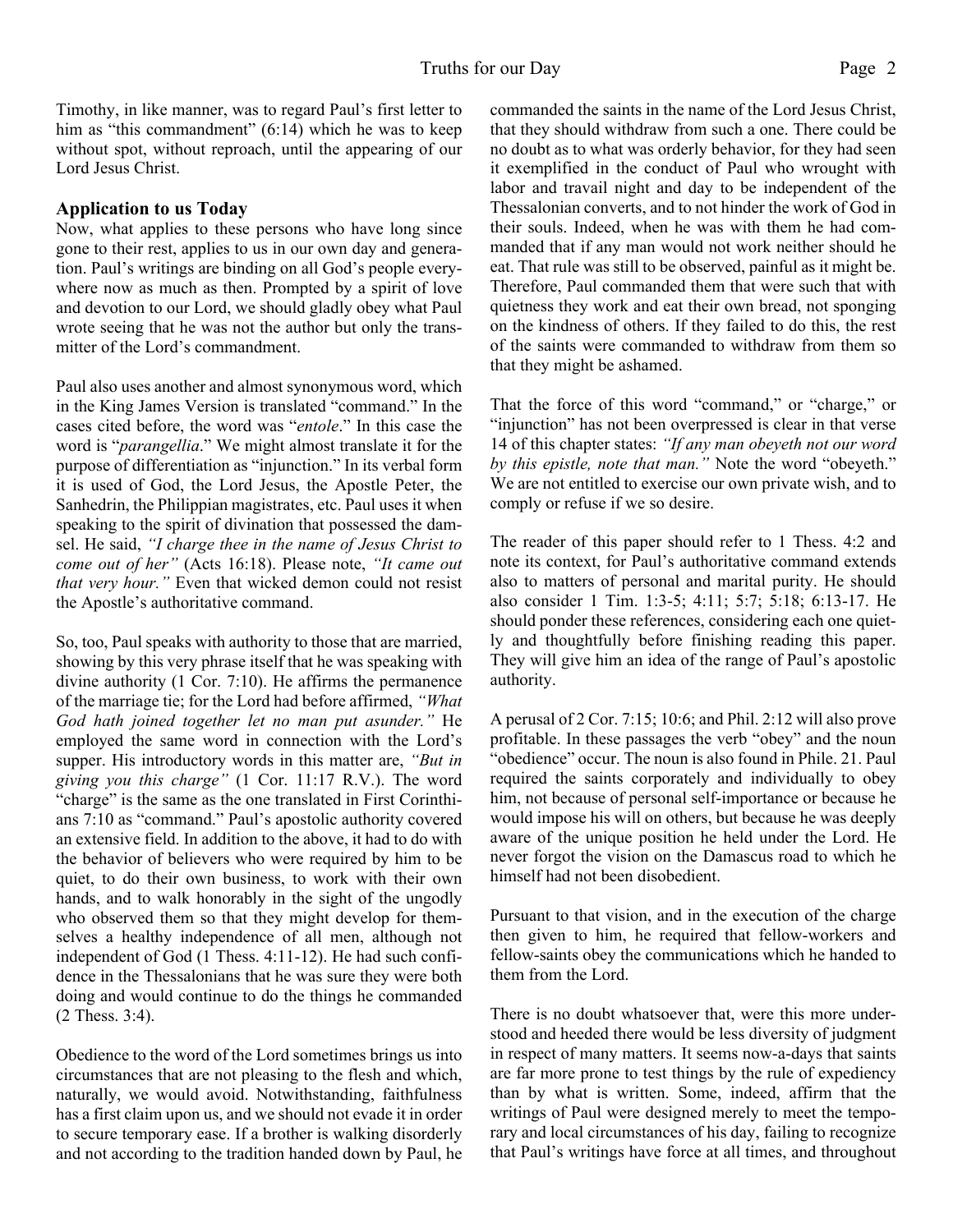all generations while the churches are on earth. Peter indeed ranks them with "other Scriptures," so that he recognized their inspiration and claim to obedience.

It is amazing what an extensive territory Paul covers! He deals with the domestic relationship of parents and children, the commercial relationship of master and servants, and the marital relationship of male and female, husband and wife. He discusses marital difficulties; he deals with church government and order, with personal manners and dress, with foods and special days, and many other things. Paul speaks with authority, but not in the same sense as did the Lord Jesus. The Lord spoke with authority, not as a commentator but as an originator; Paul, not as an originator but as a communicator.

As one moves about here and there, signs are not wanting that Paul's injunctions are either being ignored or willfully disobeyed. Maybe it would be more charitable to suggest that younger believers are unaware of what he has written. It also may be that they have been ill-instructed touching his letters because of a failure to understand the power which his apostleship possesses.

Once the fact is grasped that obedience to what Paul writes is obedience to the commandment of the Lord who died for us and rose again, we shall be the more ready not to overlook one item but to seek help from God to comply with all. We must not allow modern customs to mislead us. Live fish go upstream which is to go the contrary way to those that are dead.

**"As for me, I will behold thy face in righteousness, I shall be satisfied, when I awake, with thy likeness" Psalm 17:15**

 **And shall I really see thee, glorious Lord Who though unseen, is worshiped, loved, adored? What joy and rapture fills my longing heart, To think that I shall see Thee as Thou art: Shall stand before Thee-perfect, spotless, whole Fruit of thy suffering, travail of thy soul, O joy of joys, O ecstasy of bliss, What thought can measure such a thought as this?**

# **Order in God's House**

**1 Timothy 6:13-21** *Joel Portman*

As Paul draws this epistle to a close, he has three more

injunctions to give to his younger son in the faith. Some have commented that the apostle's tone displays more solemnity as he approaches the end of the epistle. The teaching that he has given to Timothy couldn't have been clearer, but now to summarize, he speaks to him about

#### **1. Continuation in Testimony vv13-16**

- **2. Confidence of the Rich vv17-19**
- **3. Carefulness regarding the Truth vv20-21**

#### **1. Continuation in Testimony vv13-16**

Paul's great concern has been to reinforce in Timothy's mind the great principles of the faith and his responsibility to maintain them in his service for God after Paul is gone. For this purpose, he gives him a strong, urgent charge once again so that he might be stimulated and continue to preserve and propagate the truth that had been entrusted to him. We have a similar responsibility in our day, and we must be exercised to respond as he, not only as men see us but with God and Christ witnessing our service.

Timothy had been faithful when Paul's influence was felt, but this command, or order, is to be kept (guarded, held) in his absence. Regardless of men, it is *"in the sight of God ... and before Christ Jesus."* What greater witnesses could one have to give incentive to faithful service in our day? It is before God, the Giver and Sustainer of life, He who gave him life and would yet sustain his life in service even at all costs. Even if it resulted in his death for Christ, God is the Quickener of life. Christ Jesus and His faithful witness before Pilate is in view as an example, reminding him of His testimony to the truth concerning Himself even when the cross and its suffering was imminent. No greater incentive for his faithfulness could Timothy receive!

We likewise stand and serve in view of our responsibility toward the God who gave us life and who sustains it, as well as before our Lord Jesus Christ, now being responsible to bear testimony for Him and uphold the truth in His absence. It is so easy to abandon principles and compromise practices, especially when there is a cost connected with such faithfulness, but we must keep in our minds the coming moment when we will give account before Him who suffered on our behalf and who has gone before. We would not want to be *"ashamed before him at his coming ."* (1 John 2:28).

This charge (command, urgent appeal) has reference to the tenets of the faith, the foundational doctrines that maintain and direct every aspect of our practices. He (and we) are to keep (guard, preserve) them with all purity ("without spot" refers to Timothy life and character, not the charge) and without possibility of reproach for unfaithfulness in the discharge of this responsibility. Preservation of truth de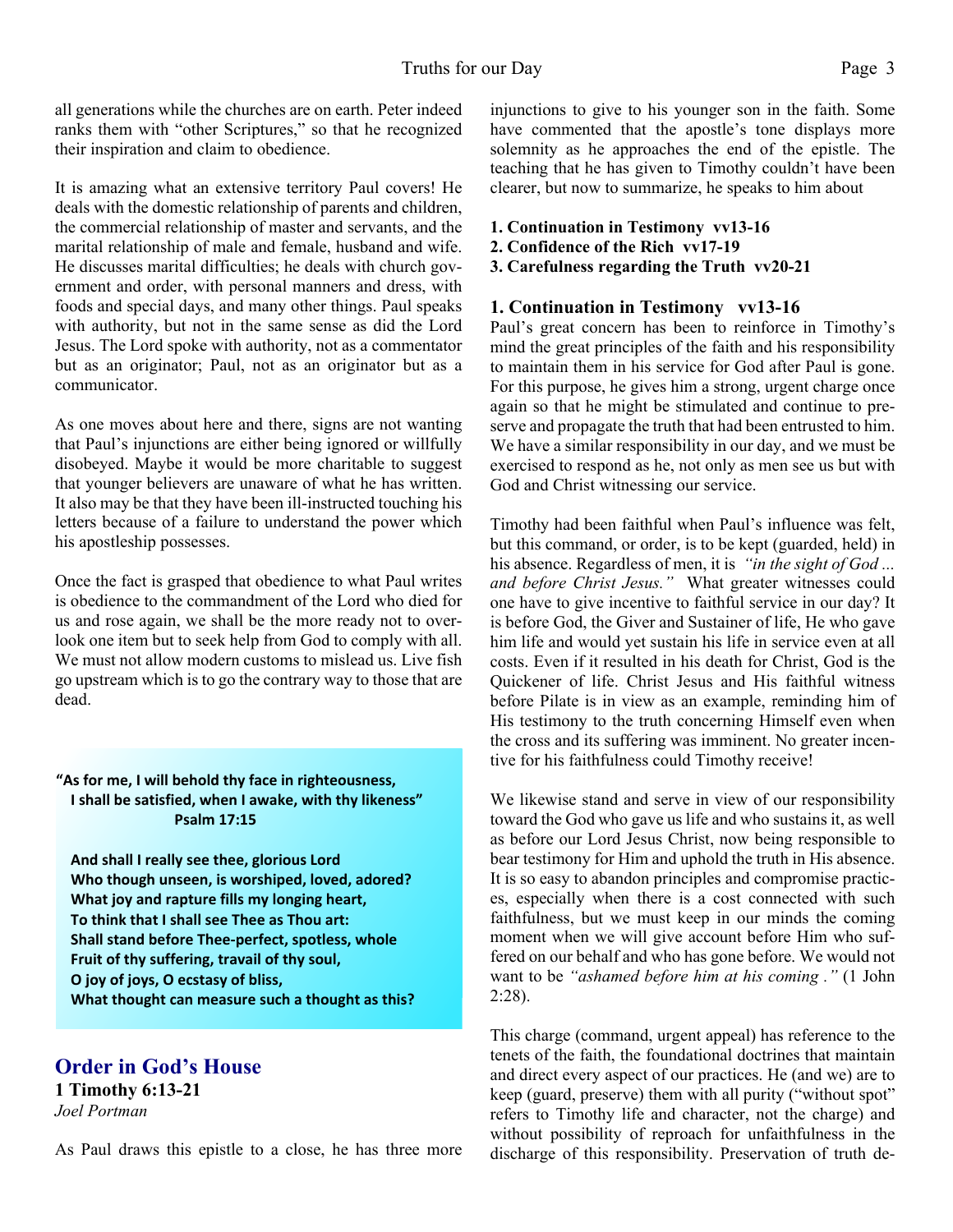pends on faithful believers who recognize the solemn importance of what has been passed on to them, and their essential part to pass it on to succeeding generations (2 Tim. 1:13-14). May we be found faithful to the truth as Timothy was in his day! This charge is with the future manifestation of our Lord Jesus Christ in view, referring to His coming in glory, not the rapture. It is in view of that public display of the saints in glory with Christ, when their faithful service during their Lord's absence will be clearly apparent when He is seen in His revealed glory before all.

It is God, who will act to display that glorious Person in His own time, a time pre-determined in His program and which will be manifested according to His will. He (God) is that blessed (worthy of praise for what He is in Himself) and only (unique and without compare) Potentate, or absolute ruler, King over all kings and Lord over all who are reckoned as lords over men. He is above all, and He will act to display the glory of Christ to a wondering world in His own time when He determines it in His will.

He alone *"hath immortality,"* which means more than simply 'not dying.' He is not capable of nor can He die. He has life in Himself and possesses every attribute of deity, in that He dwells in such brilliant light that no man can come near to, and being essential spirit, He cannot be seen by any man. He is the One who has every right to all honor and everlasting power, and as such, He is worthy of the praise and service of our hearts and lives today.

#### **2. Confidence of the Rich vv17-19**

Without question, there were believers in Timothy's day who were rich, as there always will be. They aren't condemned for being rich, nor should they be. If they gained their wealth by legitimate and honest means, they have no reason to be censured. However, there are pitfalls that they must be careful to avoid, traps that a poor believer would not encounter. Those snares include,

Their Attitude toward others: Paul admonishes, through Timothy, that the rich should not have a proud attitude nor "look down" on others who are not rich. It seems that the rich in Corinth were showing disdain for their poorer brethren in the meals that they shared (1 Cor. 11:21-22), an attitude that is destructive to Christian fellowship. To think loftily of self because of material wealth is characteristic of the ungodly of the world and should never characterize a believer toward others. They must seek to cultivate humility of spirit and recognize that possession of material goods is not an indication of God's blessing, nor an expression of spirituality.

Their Confidence in the Riches: Another danger that the rich must avoid is to put their trust in riches, which are always uncertain and undependable. Many in history who have been rich one day were reduced to poverty the next. James has much to say about riches, material possessions, and rich men (James 1:10, 2:1-9, 4:1-3, 5:1-6), usually in a negative sense. We learn in Proverbs 23:5, *"Wilt thou set thine eyes upon that which is not? For riches certainly make themselves wings; they fly away as an eagle toward heaven."* Paul reminds Timothy, and the saints, that we have a much more certain object to trust, and that is a faithful and infinitely rich God, who bestows upon us all things needed to enjoy. If riches are trusted, then they become the idol in one's life that occupies the place that God should have.

Their Activity in view of the Future: Riches have been entrusted to us from God, since all that we possess actually belongs to Him. He allows us to have them and we are only stewards of the things that He has entrusted to us. Thus, we are responsible to use those riches under His direction, seeking how He wants them to be used to wisely share with others and to further His work through that exercise. If this is the case, then riches will not be the object but only the means used to accomplish God's will, and one is thus preserved from a wrong attitude or a wrong confidence. The proper use of the riches will result in full proof of one's possession of eternal life as well as to reap an eternal reward from the hand of our blessed Lord, the One who *" ... though he was rich, yet for your sakes he became poor, that ye through his poverty might be rich.."* (2 Cor. 8:9).

### **3. Carefulness regarding the Truth vv20-21**

Paul's final exhortation to Timothy has to do once again with the trust, or deposit that he had received. That trust involved his faithfulness to the truth that he had learned from faithful men (2 Tim. 3:14) through the Holy Scriptures, and his responsible service in Paul's absence. In order to do so, he would need to avoid the empty and fruitless voices of ungodly men who would speak the contrary from the supposed possession of higher knowledge, as men called it. Paul says that those who oppose the truth of the Scripture are only speaking a "false" knowledge that is not based on the reality of God's Word. We are surrounded by this kind of thinking and the talk that results from it, not only in the world in general but also from seminaries and pulpits that are, in some cases, occupied by men who are ungodly and who do not know the truth. Because of their influential position and possession of degrees, they can sway the thinking of many men and even of genuine believers. We need to guard ourselves from such by knowing the truth of God's Word and manifesting its reality in our lives.

The result of this empty and unfruitful talk is that some, becoming occupied with it, have turned away from the truth. We learn that an abandonment of truth opens the way for error to enter unhindered, and when there is error in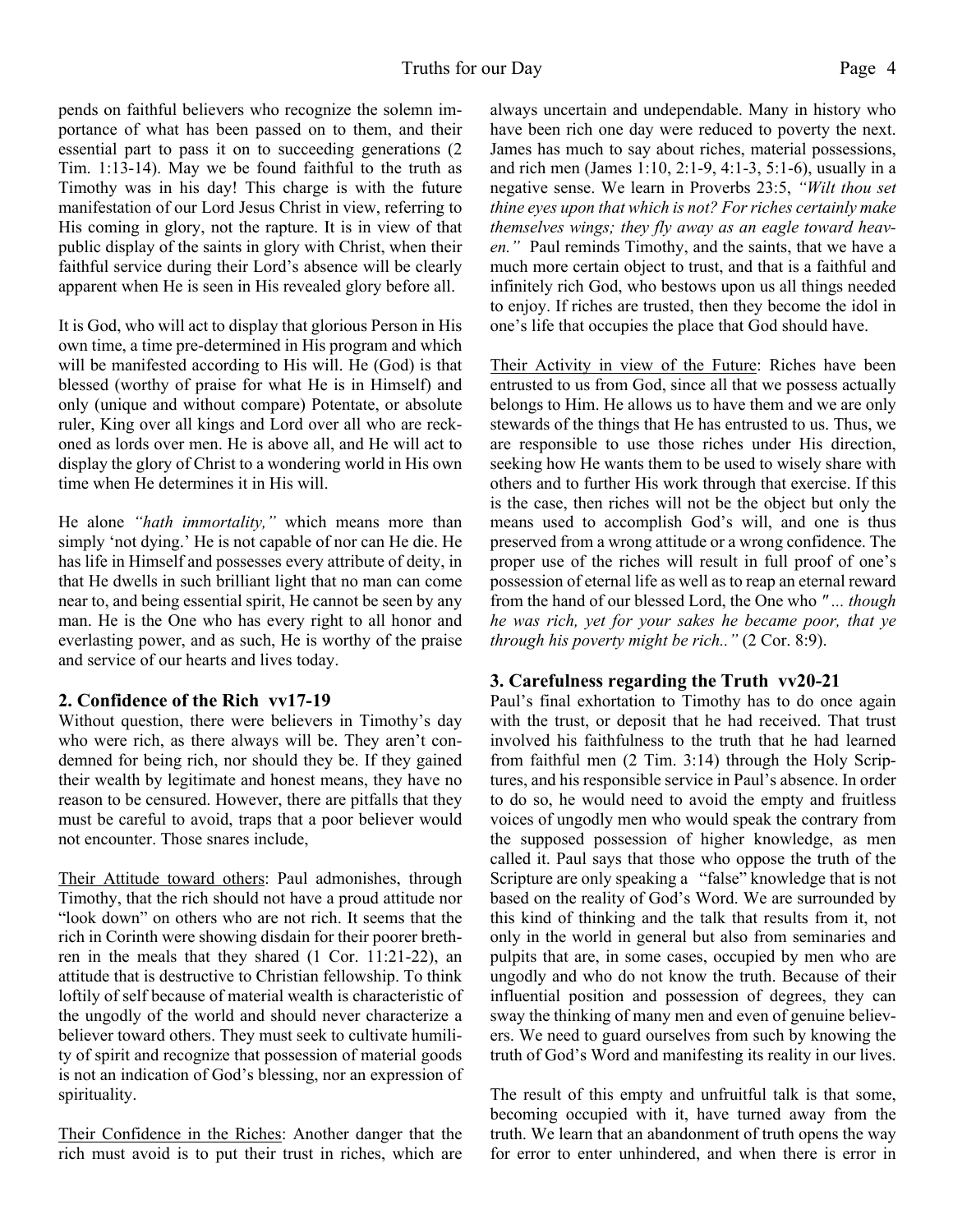doctrine, evil practices will inevitably follow. May the Lord preserve each of His people in the truth, and, as Paul closes, by means of His grace, which alone supplies the need for our feeble exercise to honor our Lord.

**Do you want to be contemporary? To be contemporary is to be dated. Popular music is constantly changing. The songs of 50 years ago are not popular today. Advertising is driven by change. Clothing styles change so people will buy a new wardrobe. And popular morals have changed vastly from fifty years ago. But the church is not called to change. It is called to be stable and steady, a rock in a sea of change. The Bible does not change. God's instructions for the churches have not changed. His moral absolutes have not changed. Sin is still sin. Beware of being swept along by contemporary ideas. Cling to God's Word for stability in your life.**

Donald Norbie in Choice Gleanings, July 13, 2010

### **Helps from Hebrews**

*J. G. Good*

This letter was written to deliver from the old order of things, i.e., Judaism, and by virtue of the subject matter of the epistle, prevent a return thereto. The writer contrasts all that pertained to the old order, with the excelling glory of the Son of God, the substance of every shadow, the antitype of every type, the complete and final revelation of God. Again, this One is the Creator, Upholder, Sin Purger, Serpent Crusher, living in the power of an endless life with a priesthood which is intransmissible, of this One and no other can it be said, *"Thou art a Priest for ever"* (Heb. 7:1).

The Hebrew believers were in the crucible of suffering, *"a fight of afflictions"* (10:32), they *"took joyfully the spoiling of your goods"* (10:34). The struggle to renounce that which was God-given, the persecution which would follow such a decision is momentous. The writer in circumstances such as these, would remind them that the loss incurred by them as a result of embracing the rejected Lord Jesus Christ, was temporary; in contrast, the blessings gained were eternal and spiritual. *"We have a great High Priest"* (4:14), *"Which hope we have as an anchor of the soul"* (6:19), and "*Ye have in heaven"* (10:34).

To encourage to this goal, the writer, with pathos and feeling, continually exhorts, *"Let us," "also fear"* (4:1), "*hold fast"* (4:14), *"draw near"* (4:16), *"go on"* (6:1), *"draw near"* (10:22), *"hold fast"* (10:23), *"consider"* (10:24), *"lay aside"* (12:1), *"have grace"* (13:13), *"offer"* (13:15), *"go forth"* (13:13).

Three of the foregoing exhortations form the basis of this

present meditation:

#### **1. Let us go ON to Know Him. Ch. 6:1.**

The Hebrews had failed to make progress in Divine things, they were spiritual dwarfs, the "full growth" carries the thought of spiritual maturity, this is not in any way connected with age, but with spiritual experience. The Christian life is not static and stationary, but positive and progressive. The words of Paul in Phil. 3:12, *"I press on"* corroborate this thought of experimental knowledge being necessary to spiritual growth. There is a grave danger of thinking that the experience of being saved is sufficient, and the sole requirement of the child of God. The Word of God teaches the opposite, the receiving of God's salvation is only the beginning, and unless we know in reality a *"daily salvation"* (7:25), growing in grace will be a distinct impossibility. There can be no appetite for the Word of God unless there is a laying aside, of those things which retard spiritual growth (1 Pet. 2:1). It is the desire of our God that by growing we shall reach maturity, *"Unto the measure of the stature of the fulness of Christ"* (Eph. 4:13, Hosea 6:3). There were three things that marked Samuel, the mantle of prophecy, the ephod of priesthood, and the coat of progress. Are we going on to know the Lord, let us 'sound,' (Acts 27:28), and see if a change of course is required to bring us to the desired haven. Of this there can be no doubt that spiritual growth is the forerunner of spiritual prosperity (Psalm 144:12-15).

#### **2. Let us go IN to Enjoy Him. Ch. 10:22.**

What a truth is here emphasized, the free way of access in to the Holiest of All, the innermost shrine of God's abiding presence. The boldness of our entrance being the precious blood of the Lord Jesus Christ. On the basis of this glorious fact, that the veil has been rent in the midst, (Luke 23:45), and from the top to the bottom (Matt. 27:51), so that it has been removed, the exhortation is given, *"Let us draw near."* That veil typified the humanity of the Lord Jesus, so that through Him we might go in!

We thank Thee for the precious blood, Which purged our sins and brought us nigh, All cleansed and sanctified to God, Thy Holy Name to magnify.

We have three words used in this chapter, used in connection with the worshipers, worthy of note in the second verse, *"once purged"* i.e., cleansed, (v10), *"sanctified,"* i.e., separated to God, and in v14, *"perfected"* i.e., to perpetuity, (Newberry), once for all, the thought of finality, a finished fitness for the presence of God, not for a particular period of time, but FOREVER. This grand truth of the ever-open way into the presence of God, is enjoyed so little! Why? The reality of heavenly things, and the experimental knowl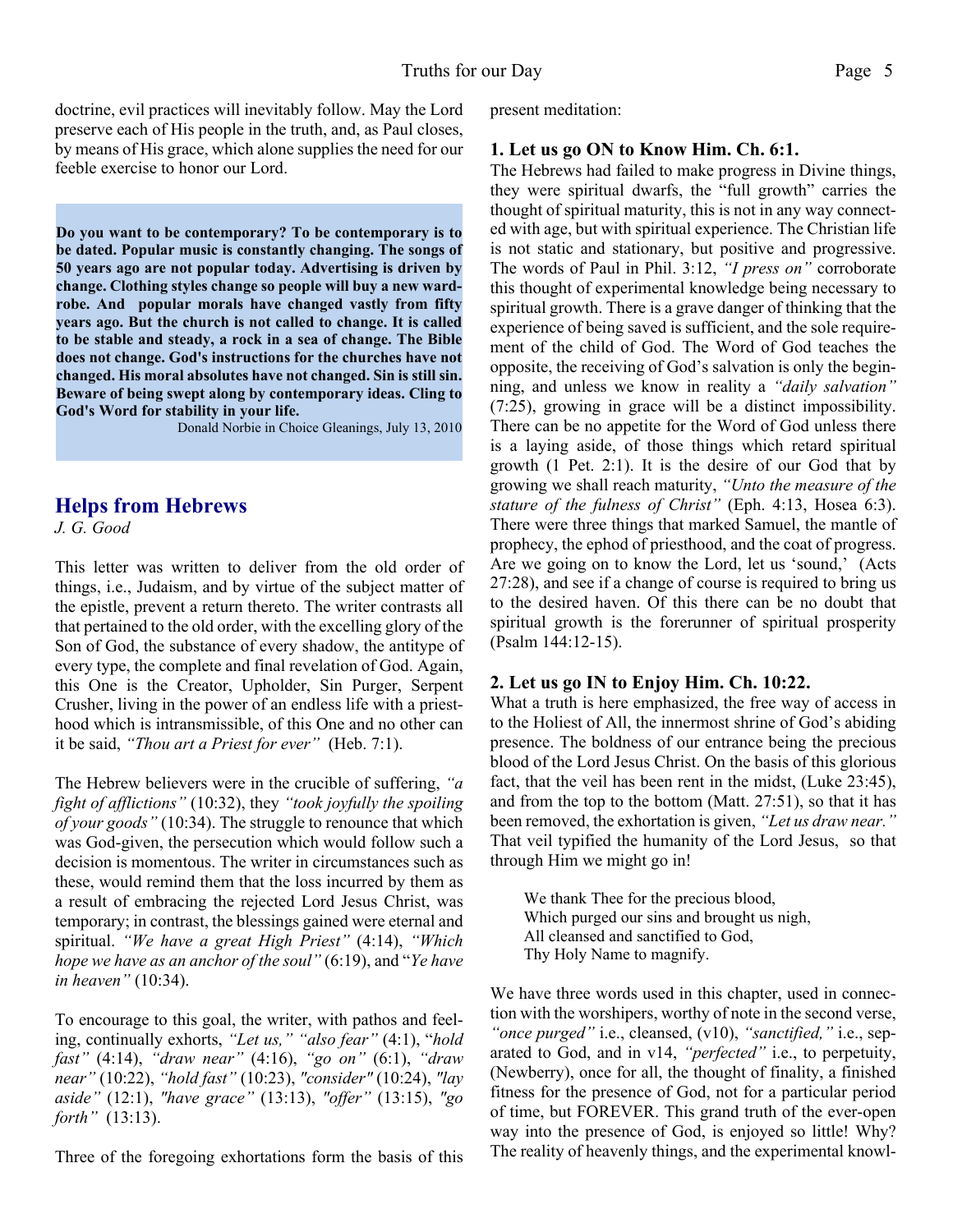edge of God's presence with us, will only be our portion in the measure that we *"draw near."* Is the Lord Jesus Christ, the living bright reality. He is prepared to be, to each one of us? This is a glorious possibility, if we are prepared to draw near into the peace of His presence to enjoy Him!

#### **3. Let us go OUT-to be With Him. Ch. 13:13.**

*"Let us go forth unto Him,"* the magnetic Person of Christ. How suggestive are the words recorded by Mark in the first chapter of his Gospel, and verse forty-five, *"and they came to Him from every quarter."* The mal-contents of the nation of Israel went to the cave of Adullam, (1 Sam. 22:1). Why? David was there! Have we gone forth unto HIM? The 'camp' mentioned here refers to Judaism with all its religion, we must remember that the temple was still functioning when this epistle was written. The 'camp' today would indicate a place, where the Lordship of Christ is denied, and the Word of God has not its rightful place. Christendom at large would fall into this category! The writer uses strong language, as if in a final appeal, *"we have an altar whereof they have no right to eat who serve the tabernacle,"* (v10). The Levitical priesthood has no part in the Cross Work of the Lord Jesus Christ, to partake of the blessings of the sin offering of Calvary, there must be a forsaking of the camp of Judaism, these indeed were solemn words to the Hebrew, and reproach of necessity would follow such a step.

**Lord, it belongs not to my care Whether I die or live; To love and serve Thee is my share, And this Thy grace must give.**

**If Life be long, I will be glad, That I may long obey; If short, yet why should I be sad To soar to endless day?**

**Christ leads me through no darker rooms Than He went through before; He that into God's kingdom comes, Must enter by this door.**

**Come, Lord, when grace hath made me meet Thy blessed face to see; For if Thy work on earth be sweet, What will Thy glory be?**

**Then shall I end my sad complaints And weary sinful days, And join with the triumphant saints Who sing Jehovah's praise.**

**My knowledge of that life is small; The eye of faith is dim: But 'tis enough that Christ knows all, And I shall be with Him.**

Richard Baxter

The sin offering of Lev. 6:30 reminds us that when the blood was brought into the Holy Place by the High Priest, the flesh was not eaten, but burned without the camp. The place of separation and rejection is the portion of all who would be identified with the One who suffered without the gate. Let us go forth UNTO HIM!

#### **The Scholar In God's School**

*T. E. Wilson* Isaiah 50

In this chapter Isaiah pictures the Lord Jesus as the Scholar with the opened ear, and then he discusses the four lessons the Lord had learned. The Man Christ Jesus was awakened every morning by His Teacher to receive the instruction of His Father God.

The subject at the beginning of the chapter is the nation of Israel, Israel that as the wife of Jehovah had drifted away from God into spiritual adultery. Because of their dreadful national declension, when the Lord Jesus was born in Bethlehem, and when later as an adult He appeared among His own people, they received Him not. Prophetically the Lord says concerning this, *"Wherefore, when I came, was there no man?"* (to receive Him) *"When I called, was there none to answer?" "Is My hand shortened at all, that it cannot redeem? or have I no power to deliver? behold, at My rebuke I dry up the sea, I make the rivers a wilderness: their fish stinketh, because there is no water, and dieth for thirst. I clothe the heavens with blackness, and make sackcloth their covering."* Here is Deity; God incarnate in perfect manhood!

Although the One born in Bethlehem is God's holy wellbeloved Son, He declares, *"The Lord hath given Me the tongue of the learned, … He wakeneth mine ear to hear as the learned."* How could it be that the Lord Jesus was a scholar in the school of God? The Word of God makes it absolutely plain that while, on the one hand, He was the Son of God, on the other He was a helpless babe in the arms of Mary. As the Son of God, He was Omniscient, and this word means to possess full and complete knowledge, but as the dependent Man, there were lessons He had to learn by experience. These He learned in order to be a merciful and faithful High Priest able to succor the tempted. Let us now consider the lessons learned by the Lord Jesus:

#### **The Lesson Of Sympathy**

The Lord Jesus learned to *"know how to speak a word in season to him that is weary"* (v4). It is impossible to properly sympathize with another person unless you have had some experience. The Lord Jesus in order that He might be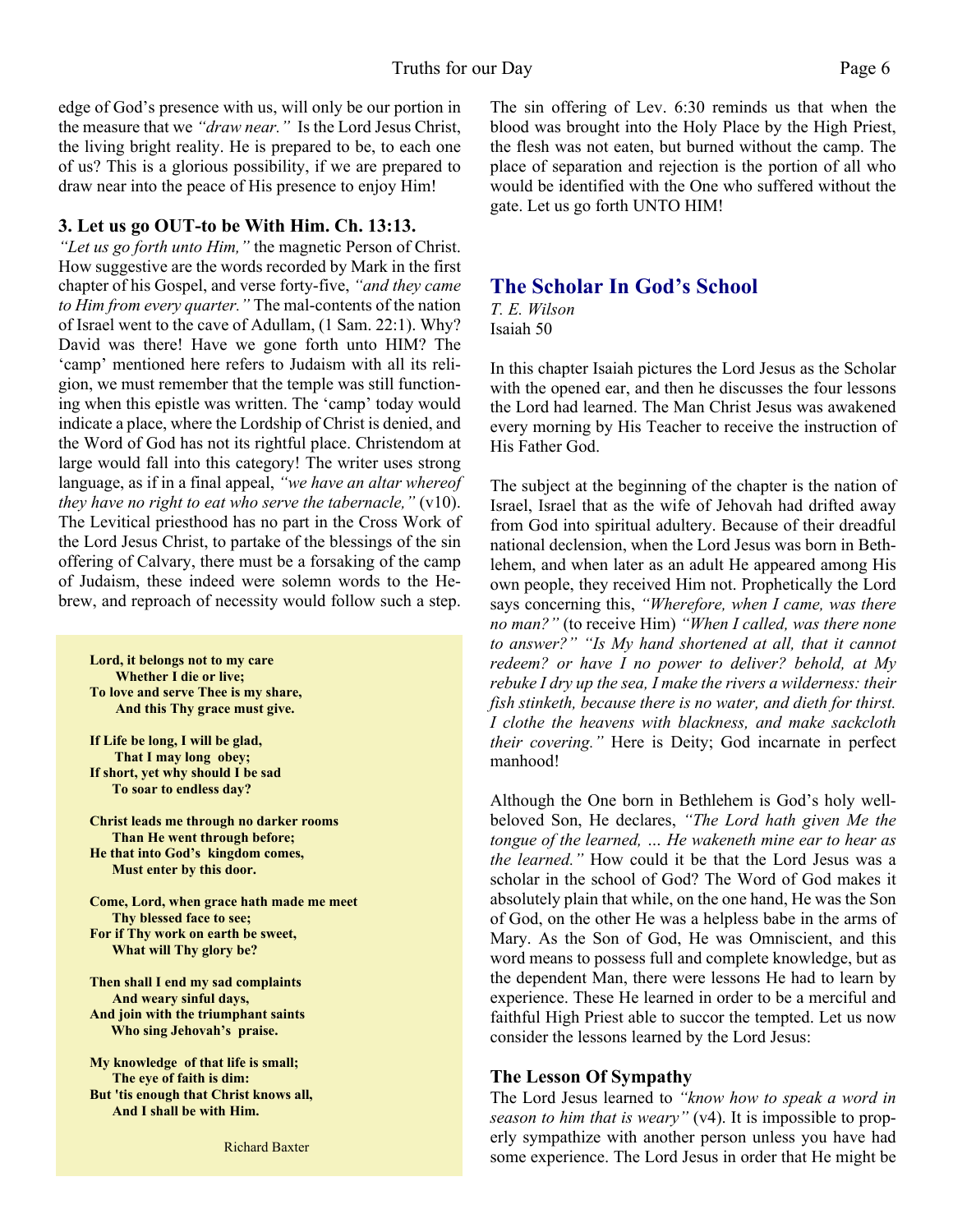our present High Priest had to learn to sympathize with man in everything. He was hungry, thirsty, and He shed tears on at least three occasions. Sympathy means to suffer together, and comes from a word that means suffering. A young couple serving the Lord on the mission field lost their only child. Many of their friends tried to console them, but only one could really comfort; she, a young mother had likewise lost her baby. She put her arms around the sorrowing mother, and said, "I know just how you feel." The two young mothers then wept together, the one in grief, the other in sympathy. There is One in the glory Who knows exactly how we feel and can sympathize with us.

#### **The Lesson Of Silent Suffering**

*"He was oppressed and He was afflicted, yet He opened not His mouth: He is brought as a lamb to the slaughter, and as a sheep before her shearers is dumb, so He openeth not His mouth"* (Isa. 53:7). These were not the sufferings of the cross, but the sufferings immediately prior to the cross. Before He went to Calvary, the sweat fell down to the ground in Gethsemane, and He had the humiliation of being betrayed by one of His own disciples. On the way to the cross His hands were bound, and the Roman lash tore into His flesh; yet, He never uttered a word. He suffered silently, leaving us an example, *"that ye should follow His steps"* (1 Pet. 2:21).

#### **The Lesson Of Self- Restraint Under False Accusation**

The leaders of Israel judged the kind works of Jesus as being wrought by the power of the devil, and they called Him a blasphemer. Some of God's servants have been called upon to pass through similar experiences. Job's friends called him a liar and a hypocrite, and in this they were absolutely wrong. They also said that he was suffering because of some secret sin in his life, and that God was dealing with him because of this. We should not make hurried conclusions or say unkind things against God's beloved people. What did the Lord Jesus do? *"When He was reviled, reviled not again; when He suffered, He threatened not; but committed Himself to Him that judgeth righteously"* (1 Pet. 2:23). The saints of God might well raise the challenge, *"Who shall lay anything to the charge of God's elect? It is God that justifieth"* (Rom. 8:33). Jesus could say, *"He is near that justifieth Me."* We can likewise leave our case in God's hands and He will eventually vindicate the right.

#### **The Lesson Of Confidence In The Lord**

All of God's people have difficult experiences which they cannot understand; for all such we have the word of encouragement, *"Who is among you that feareth the Lord, that obeyeth the voice of His servant, that walketh in darkness, and hath no light? let him trust in the Name of the Lord, and stay upon his God"* (Isa. 50:10).

A small deaf and dumb boy in a French school was asked by a visitor, "Who made you?" The little fellow wrote on the blackboard, "God." The visitor then enquired, "How do you hope to get to Heaven?" The boy answered by writing, "The blood of Jesus Christ His Son." The visitor then submitted his last question, "If God made you, and the blood of Christ cleanses you, why did God make you the way you are?" The reply was forthright and clear, "Even so, Father, for so it seemed good in Thy sight."

Our blessed Lord, from the darkness of the cross cried, *"My God, My God, why hast Thou forsaken Me?"* He was forsaken that we might trust in the Name of our Lord, and stay upon our God.

# **The Wonderful Book**

**WHENCE but from heaven, could man unskilled in arts, In different ages, born in different parts, Weave such agreeing truths. Or how, or why, Should all agree to cheat us with a lie? Unasked their pains, unwelcome their advice, Starving, their gains, and martyrdom their price.**

# **Spiritual Growth**

*Jim Walmsley*

In the beginning (Acts 2), the apostolic doctrine was that which formed the fellowship that included all those who were saved by grace without the works of the law.

The apostolic writings reveal that there always was opposition to those doctrines. *"*... *who hath bewitched you, that ye should not obey the truth*,*"* (Gal. 3:1). *"But there were false prophets also among the people, even as there shall be false teachers among you..."* (2 Pet. 2:1). *"For I know this, that after my departing shall grievous wolves enter in among you, not sparing the flock. Also of your own selves shall men arise, speaking perverse things, to draw away disciples after them*.*"* (Acts 20:29-30). *"For there are certain men crept in unawares . . . ungodly men, turning the grace of God into lasciviousness*, *and denying the only Lord God and our Lord Jesus Christ"* (Jude 4).

It wouldn't be easy for false brethren to infiltrate every and all assemblies gathered to the Name of the Lord. But, it isn't difficult to infiltrate the institutional works such as publishing houses, schools, missionary societies, etc. They work in the long term by way of changes that are impercep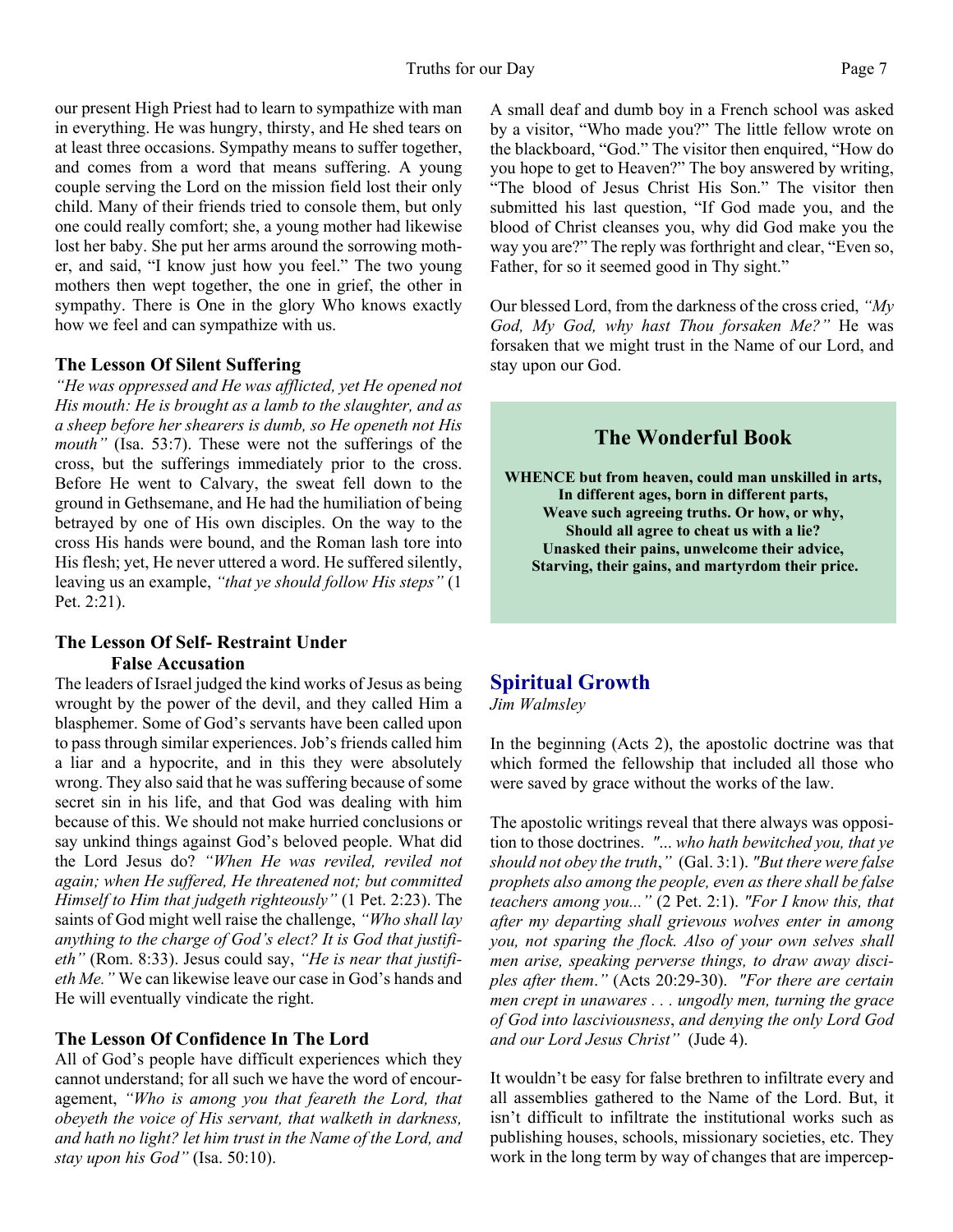tible to the large majority of those, even who are genuine. The simple and direct form that these employ to annul the apostolic teaching at local levels is by means of commentaries that say things like, "this was written for those times, but now there is more light ... now the people are educated .... now everything has changed, etc..."

The apostle John, probably the last of the apostles to live, took note of the changes that were being introduced during his lifetime. He begins his first epistle by speaking of different confessions and making a clear distinction between those who are false, those that are not of the Lord, and the genuine believers.

The message that clears up every case is simple: --*"God is light and in Him is no darkness at all"* (1 John 1:5). Wherever there is the rejection of the clear teaching of the Scriptures or a small mixture of error with the truth, that teaching is not of God.

The application of this norm revealed that some were lying and *"were not practicing the truth"* (1 John 1:6). Others were deceived and *"the truth wasn't in them"* (1 John 1:8)*.* Others were making God a liar (1 John 1:10). Those that loved the world didn't know the love of the Father, (1 John 2:15)*.* Many antichrists had gone out, --because if they had been of us, *"they would, no doubt, have continued with us"* (1 John 2:19).

He also says, *"These things have I written unto you concerning them that seduce you,"* (1 John 2:26), because, living in the midst of deceivers and liars, the Holy Spirit imparted discernment to the genuine children of God. The apostle affirms of these, *"We are of God: he that knoweth God heareth us; he that is not of God heareth not us. Hereby know we the spirit of truth and the spirit of error."* (1 John 4:6). In these times when many, with lightness, forsake the Word of God, the genuine child of God trembles before the Word (Isa. 66:5), and with joy, submits himself to its teachings, without finding it grievous to himself. (1 John 5:3).

When the apostle says, *"it is a last time,"* (2:18), he indicates that every manifestation of opposition to the apostolic doctrine was present, and that it would continue thus until the end. In these two thousand years, no form of opposition to the apostolic doctrine has appeared that wasn't known by the apostles; so that the apostolic teaching with respect to error in its different presentations is clear. The Word of God proves to be a sufficient guide to direct the believer, even though he walks amidst deceivers and liars.

The message to Laodicea (Rev. 3:14-21), describes the religious conditions of our times. In the first place, the church of Laodicea is the only one of the seven that comments on its own condition and praises itself. The picture changes dramatically when the Lord comments on its true condition. The church disseminated propaganda favorable to itself, beginning with the assertion, *"I am rich . . . and have need of nothing."* Among other things, it didn't feel any necessity of the presence of the Lord, who was outside the door (3:20).

The picture cannot be more exact, then, as it deals with a Christianity without Christ, exactly that which exists in our days. Many speak of their capabilities, with lukewarm indifference and accepting everything less than the truth! Churches filled, in which they do not distinguish the sexes, where the attire and clothing appropriate to the woman is not required nor seen, where the cutting of her hair is more than short, it is unisex, almost equal for everyone, and where it is a rare thing to see a woman with her head covered. Churches where the meeting for worship has been converted into an interlude of instrumental music and consequently, the Lord's Supper isn't known.

There are those who promote groups that cover over these characteristics and, in a deceptive form, add the name "assembly." Moreover, they associate the superficial symbol of the cross with their meeting place and call the building a "church." An older lady in Venezuela, recently saved, was visited by a "pastor." Having heard that she was a believer, he took the opportunity to inform her that he was building a church. It happened that the woman knew more of the Bible than he, and she responded, "We are the church, and what you are going to do doesn't interest me."

The majority of some magazines include photos of women missionaries who are heavily adorned and "made up." They are deceived, thinking that beauty is bought in a beauty shop. Obviously they are persons that don't put any importance on the Biblical beauty; to the contrary, there is not one woman in all the Bible that is recommended for her physical beauty. Of the woman most praised in Prov. 31:29-30, it says, *"Many daughters have done virtuously, but thou excellest them all. Favour is deceitful, and beauty is vain; but a woman that feareth the Lord, she shall be praised."* With this, the teaching of Peter is in agreement: *"Whose adorning let it not be that outward adorning of plaiting the hair, and of wearing of gold, or of putting on of apparel, but let it be the hidden man of the heart, in that which is not corruptible, even the ornament of a meek and quiet spirit, which is in the sight of God of great price."* (1 Pet. 3:3-4).

All the characteristics of the apostasy were present in the days of the apostles, but how much more now! 2 Thessalonians 2:3 deals with the full unfolding of the apostasy when the nations of the west will abandon the Word of God and openly walk so that the man of sin will be exalted. The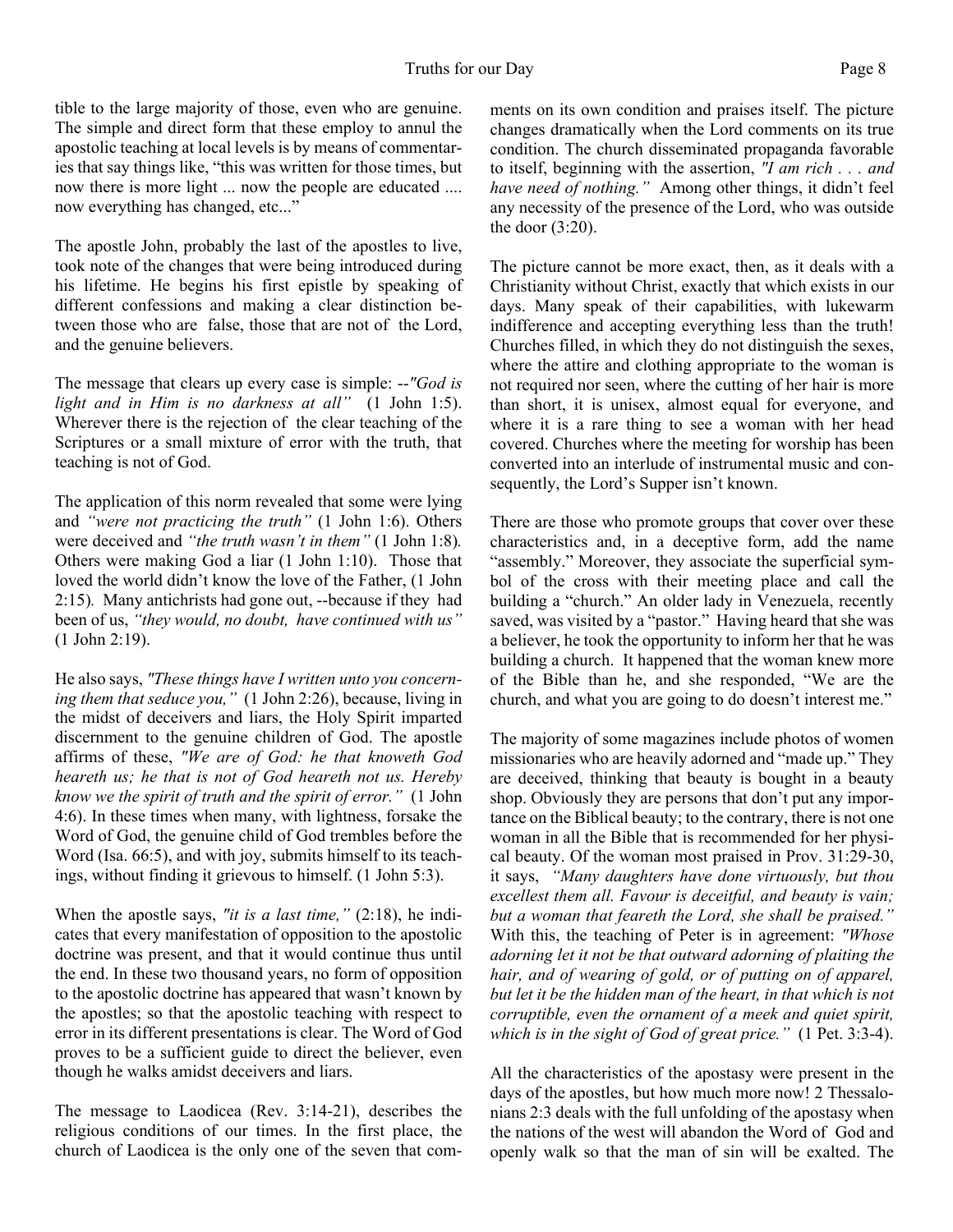moral and spiritual degeneration of the present time are preparing all for his coming and are omens of worse things that will not wait to present themselves.

Before the public apostasy of that time comes, the Lord will have fulfilled His promise and taken to Himself His people that He bought with His own blood, (2 Thess. 2:1-2). Until He comes, the Lord will guard and strengthen His people, so that everyone of His can say, *"the Lord is my helper, and I will not fear what man shall do unto me,"* (Heb. 13:6). (to be continued)

O Lord, Thy fingers fashioned Calvary's hill; Those skull-like stones were surely Thine intent. Well did'st Thou know, Thy Body dead and still Would crown its slopes and ev'ry rock be rent.

O Lord, 'twas in Thy mind, the tree was born, With living strength to point men up to Thee. Yet did'st Thou know, Thy members strained and torn Would hang from lifeless wood, and lifeless be.

O Lord, 'twas Thou, who molded common dust; Breathed forth Thy life into this house of clay. Yet did'st Thou know mankind, corrupted, must Thine own pure vessel mar and cast away.

O Lord, my parts were written with Thy pen, Ere I was formed within my mother's womb. Lord of my life, 'twas I who slew Thee then, My sin and curse inscribed, which sealed Thy tomb.

Enough O Lord! Thy conquest is complete. Thy love foreknew yet bore the shame for me. Mine outpoured soul shall lave Thy piercéd feet; Thy great forgiveness bind my soul to Thee.

> *Geoffrey Bull, From the days of solitude in Chungking, while confined there by the Chinese Communist Army in spring 1951*

# **Man's Total Depravity**

*Peter Simms*

This is a truth that has fallen upon hard times. It's true that the first three chapters of Romans are not very pleasant reading, for it is describing how sin has left the human race morally sick and depraved before a holy God (Isa. 1:5-6). In this repulsive state he is condemned, the verdict being death both spiritual and physical. (Rom. 5:12; Rom. 6:23; Eph.  $2:1$ ).

The catastrophic and far reaching results of sin as set forth

in these chapters must be understood before an appreciation of the love of God and His grace displayed in the gospel can be appreciated. When dealing with sin and sinners, we must start here with the spiritual state in which God sees him. It is much more plausible to the natural mind to tell the sinner how much God loves him, rather than to upset his conscience by telling him how he stands morally and spiritually before God, I hope, with the Lord's help, to show in this article that depravity is the correct place to start. I must have a proper understanding of man's true spiritual condition before God, before telling him of God's love and remedy for his sin. Romans 1-3 sets the stage for all that the apostle later taught relative to the great truths of the gospel. I do not diminish the value of preaching the love of God to the unsaved (John 3:16). However for the ungodly to appreciate that love, they must first understand what it is that God is loving. Anyone can love a beautiful bouquet of roses, but it takes a particular kind of person to love a bouquet of stink weed. Rom. 3:12 says *"they are together become unprofitable or worthless"*; this is a quote from Ps. 14:3; Ps. 53:3; cp Job 15:16. Here we are told that the unregenerate man, alienated from the life of God, (Eph. 4:18) stands before Him in a state of moral putrefaction and corruption. (See William Newel on his Roman epistle page 82, and *What the Bible Teaches* on the Roman epistle page 61, v12. To this worthless human race God declares His love, and displays it in the giving of His Son as a sacrifice for our sins (John 3:16; 2 Cor. 5:21).

The above remarks are, of course, for the mind of the believer first. Then with this understanding we can go, using sanctified tact, to seek to make the sinner understand how desperate and precarious his condition is before a holy God. The apostle used great skill in his exposition of the gospel in his letter to the Romans. But we must remember, he started with God's condemnation of sin (Rom. 3:19), and not the love of God (Rom. 5:8). We cannot do better than follow his example. The lessons taught by our Lord in Matt. 13:3-8, 18-23 concerning the sower are of vital importance in this context. The love of God will not stir up a man's conscience about his sin and guilt. Unpleasant as it may be for us to accept, depravity does play an essential part in the preaching of the gospel. And those who leave it out do a great injustice to the gospel, and are not being faithful as stewards of the glorious message, nor to the sinner. It is our responsibility, as stewards of the gospel, to know the message thoroughly, and then teach its great fundamental truths. As a young preacher, I was told by my older colleagues to preach **"man's ruin and God's remedy";** many years have come and gone since then, and I see no reason to change my mind on their advice. The awesome wonder of God's love and grace finds its superlative glory in this very truth, **depravity***.* That God could love such totally depraved humans as we demands our deepest re